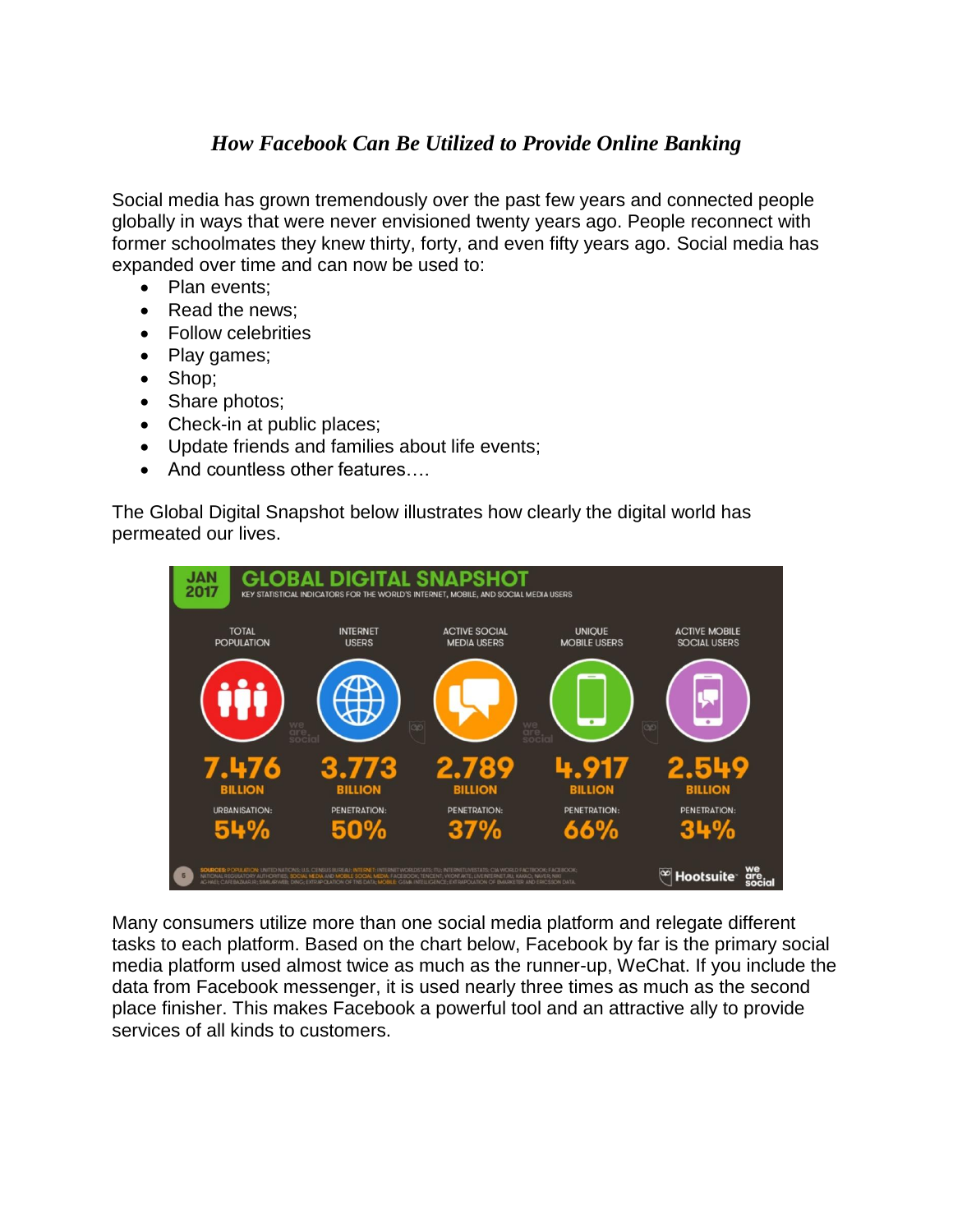Social network sites worldwide ranked by number of active users (in millions, as of January 2017,)



In ["Banks That Have Implemented Social Media Payments Through Facebook and](https://letstalkpayments.com/banks-that-have-implemented-social-media-payments-through-facebook-and-twitter-2/)  [Twitter,](https://letstalkpayments.com/banks-that-have-implemented-social-media-payments-through-facebook-and-twitter-2/)" Let's Talk Payments reported on a number of financial institutions already utilizing Facebook to augment their product offerings.

Rakuten Bank (Japan): "Transfer by Facebook" is Japan's first money transfer service to use social media. Facebook users can transfer money to anyone on their friends list with the app.

Royal Bank of Canada: Initially launched on Royal Bank's iPad app in December 2013, they now offer the ability to send Interac E-transfers through Facebook.

ASB Bank (New Zealand): P2P payments app allows ASB's online customers to send money to their Facebook friends, whether the friend is an ASB customer or not.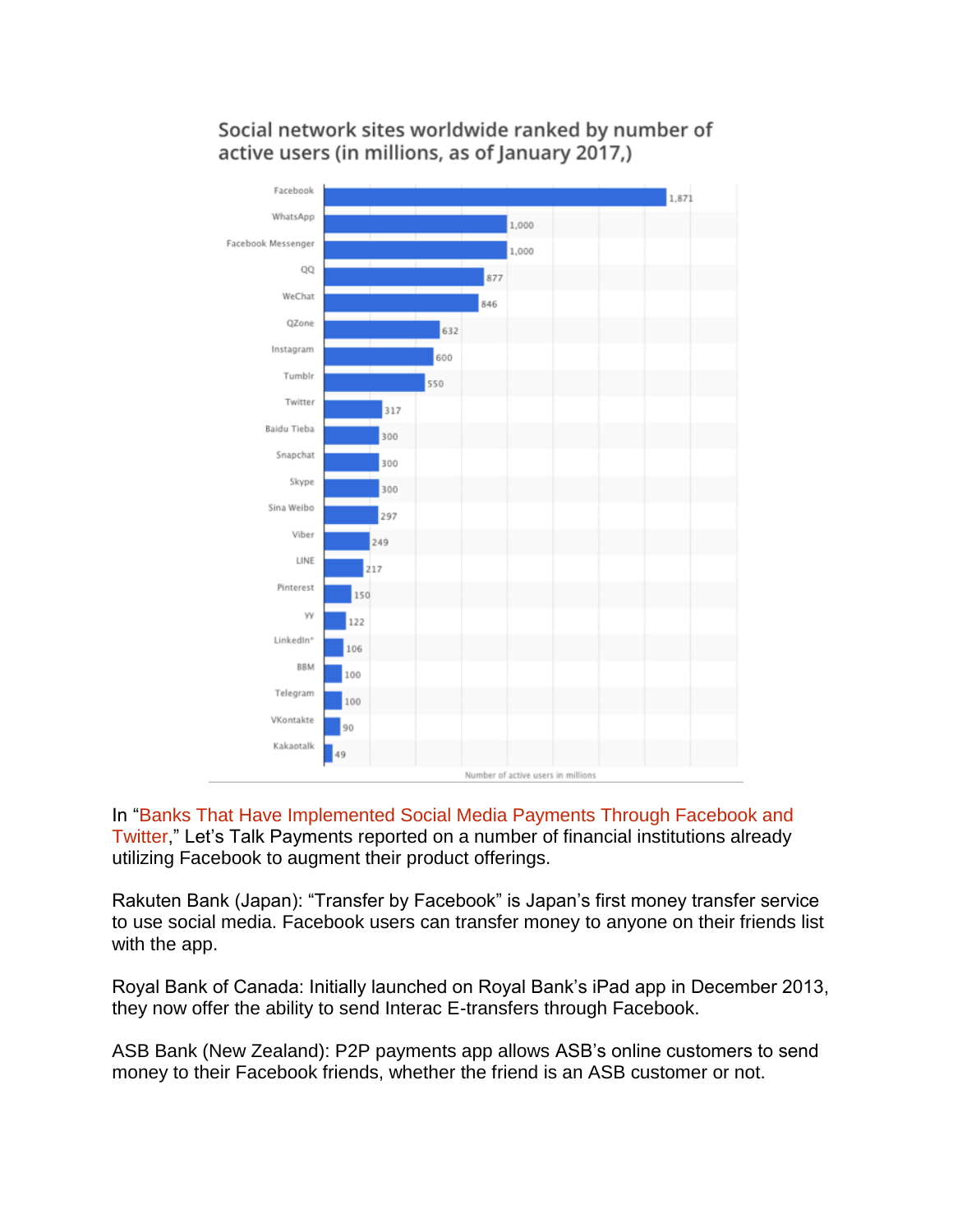FNB Bank (South Africa): FNB Facebook allows users to access some banking services by linking their Facebook profile to their cell phone banking profile.

Commonwealth Bank (Australia): CommBank Kaching for Facebook enables users to make payments from Facebook friends or anyone with a mobile number or email address.

GT Bank (Nigeria): GT Bank was the first bank to develop a highly secure Facebook app for:

- Online Account Opening:
- Airtime Recharge;
- Money Transfer;
- Bill Payment;
- GT Bank Account Balance Requests;
- Customer Service

GT Bank's early embrace and adoption of Facebook as a tool has led to GT Bank being Africa's most "liked" bank on social media and one of the country's most "liked" brands overall on Facebook.

If you are an active Facebook user, you may have received spam messages from a "friend" who is stranded and desperately needs money. Some worry that having your bank account linked to your Facebook account, it will be easier for those spammers to commit fraud and for you to lose some money. Banks that utilize Facebook as a conduit for payments are guaranteeing that your money will not be lost. Facebook is quietly promoting itself as a "place for privacy" which could lead to other industries entry onto the platform.

Business Insider, reporting on Facebook's partnerships with banks in ["Facebook: The](http://www.businessinsider.com/facebook-the-next-online-bank-2012-7) [Next Online Bank,](http://www.businessinsider.com/facebook-the-next-online-bank-2012-7)" has listed the following pros and cons of using your bank's Facebook app:

Pros:

- A one-stop shop for all your banking needs;
- More deals could be promoted to you by business partners;
- Enables smaller financial institutions to compete with larger ones.

Cons:

- Spam messages used to commit fraud;
- Poor, or no, customer service already difficult to reach customer service could become even more distanced;
- Information security Facebook already shares user information with third parties.

Could Facebook Be Your Next Bank?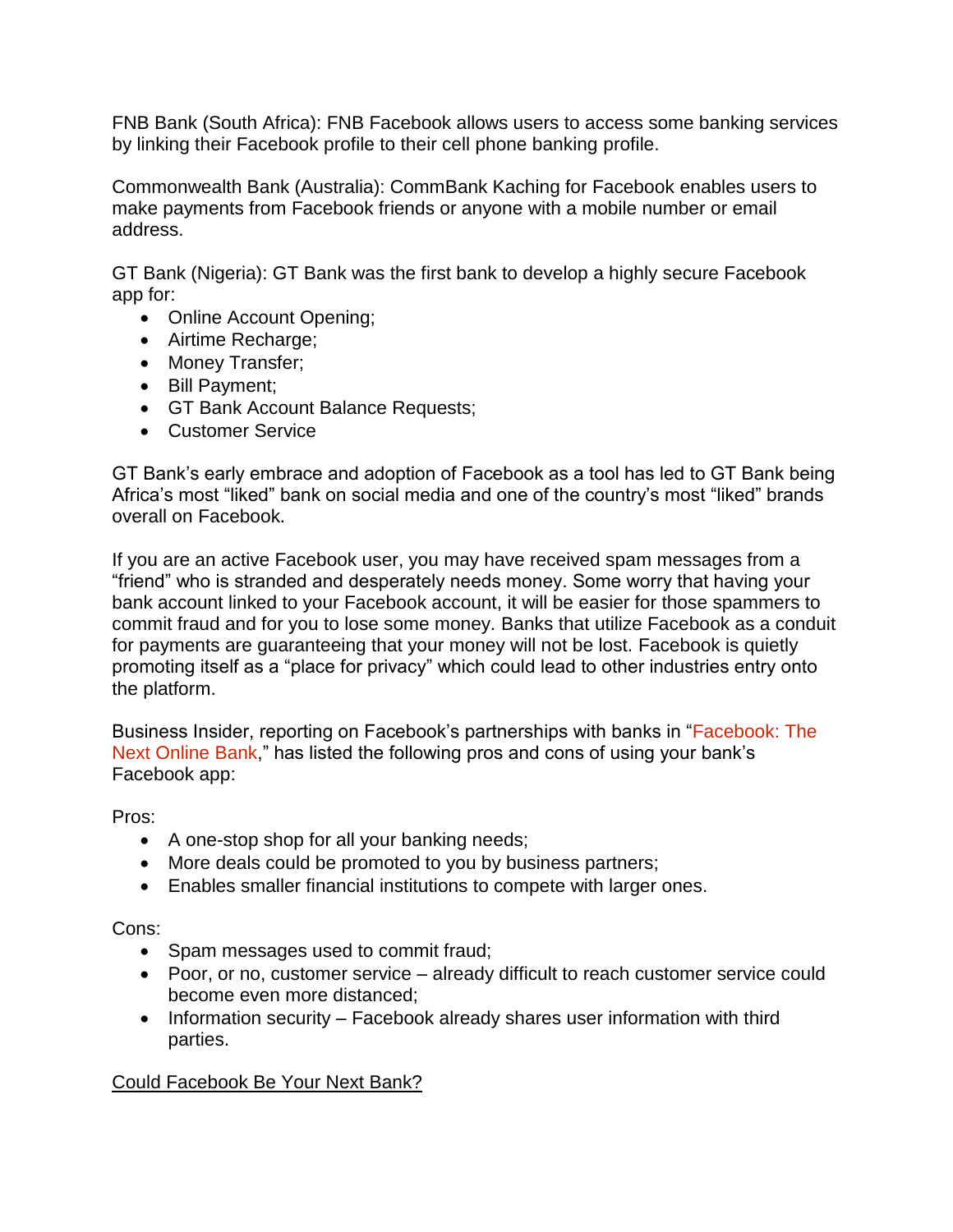According to a survey of 32,715 people in 18 countries which was conducted by Accenture, "roughly one in three banking and insurance customers globally would consider switching their accounts to Google, Amazon, or Facebook if the Silicon Valley giants offered financial services..."



These three companies set customer standards in relation to customer experience and personalization. Banks are not even close to delivering service at that level. None of these companies currently offer bank products, however, Google and Facebook let users send payments to their contacts online. Amazon selects a small number of sellers that provides with limited loans.

The survey also provided insights on customer service. More than 70 percent said they would utilize robo-advice for assistance in determining what type of bank account to open and nearly 80 percent said they would use the advice for investing.

When it comes to customer complaints, though, 68 percent do not want a robot. This is valuable data for companies to utilize in determining just what services they do provide online.

Facebook Marketing Partners published ["Banking on Facebook for Better Customer](https://facebookmarketingpartners.com/success-stories/banking-on-facebook-for-better-customer-service/)  [Service"](https://facebookmarketingpartners.com/success-stories/banking-on-facebook-for-better-customer-service/) and focused on the success of Krungsri, Thailand's fifth largest universal bank. Krungsri decided to use its Facebook page as a support channel to improve customer satisfaction by decreasing call center response times. They turned inquiries, comments, and conversation into an integrated part of their business strategy and transformed their Page into a customer relationship management (CRM) platform. Since 2013, the bank has been very successful and has experienced:

- 83 percent decrease in call center response time;
- 97 percent engagement rate on Facebook posts;
- 2X increase in sales leads.

For now, most banks who offer personalized and timely customer service to their customers via Facebook are reaping the rewards of customer engagement and loyalty. The biggest potential threat is account security. Customers may sometimes unknowingly reveal personal information and conversations that were previously private in an office are now broadcast for everyone to read.